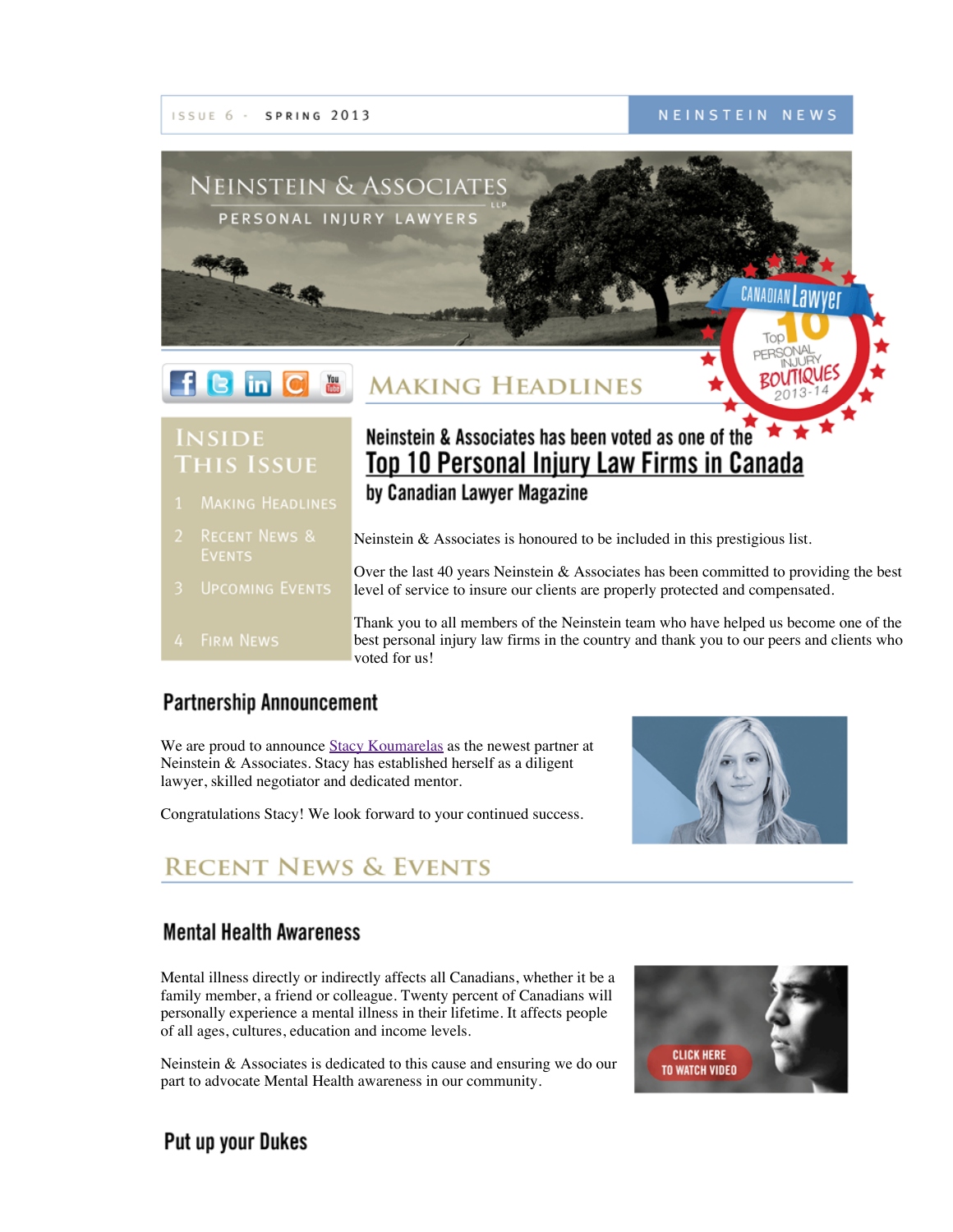The second annual Put Up Your Dukes event took place on November 15th, hosted by the Lewin family to fight the battle against mental illness.

After the successful opening of Duke's Place, this year's proceeds support the Lewin Family Dining Room located in the Intergenerational Wellness Building at CAMH, where patients can eat and socialize together in a bright and comfortable environment. Neinstein & Associates is proud to support this worthwhile charity.



Neinstein & Associates is dedicated to this cause and ensuring we do our part to advocate Mental Health awareness in our community.







#### We are lighting up blue!

April is Autism awareness month. In Canada, Autism Speaks, the largest advocacy organization for the cause, is doing a remarkable job educating the general public about this disease and offers numerous programs through their family services department.



Autism now affects 1 in 88 families and 1 in 54 boys. Autism is a public health [emergency](https://www.autismspeaks.org/liub) and we all must work together and react immediately to support this cause. Through the month of April please light up blue on all your social media accounts.

Neinstein & Associates proudly supports Autism Speaks and the Light up Blue Campaign.

#### Ontario Auto Insurance Premiums a Political Hot Button Issue

Since the drastic reductions in Accident Benefits(No-Fault benefits) in September 2010, the insurance industry have seen staggering profits, with absolutely no appreciable benefit to the millions of policy holders. The NDP have threatened the Liberal Government with another by-election, if the upcoming budget does not include a province wide 15% reduction in automobile insurance premiums.)

In an obvious attempt to deflect attention away for their record earnings, the Insurance Bureau of Canada (IBC) has convinced the Liberal Government that fraud is rampant, and only with the implementation of recommendations contained in their Auto Insurance Anti-Fraud Task Force, will cost savings be passed onto the consumer.

IBC recommendations are self-serving and completely ignore the fact that while benefits available to motor vehicle accident victims have been decimated, our premiums continue to increase, while Insurer profits soar.

Where is the real fraud?

### **UPCOMING EVENTS**

#### 2013 OBIA & BIST Mix & Mingle

June 12<sup>th</sup> 2013 Steamwhistle Brewery, Toronto, ON



Mark your calendar!! The 2013 Mix and Mingle event is taking at [Steamwhistle](http://www.obia.ca/) place on June 12th [2013.](http://www.bist.ca/) Please save the date for what will be the best fundraising party of the summer. For sponsorship and tickets opportunities please contact Terry Wilcox at  $1-800-263-5404$